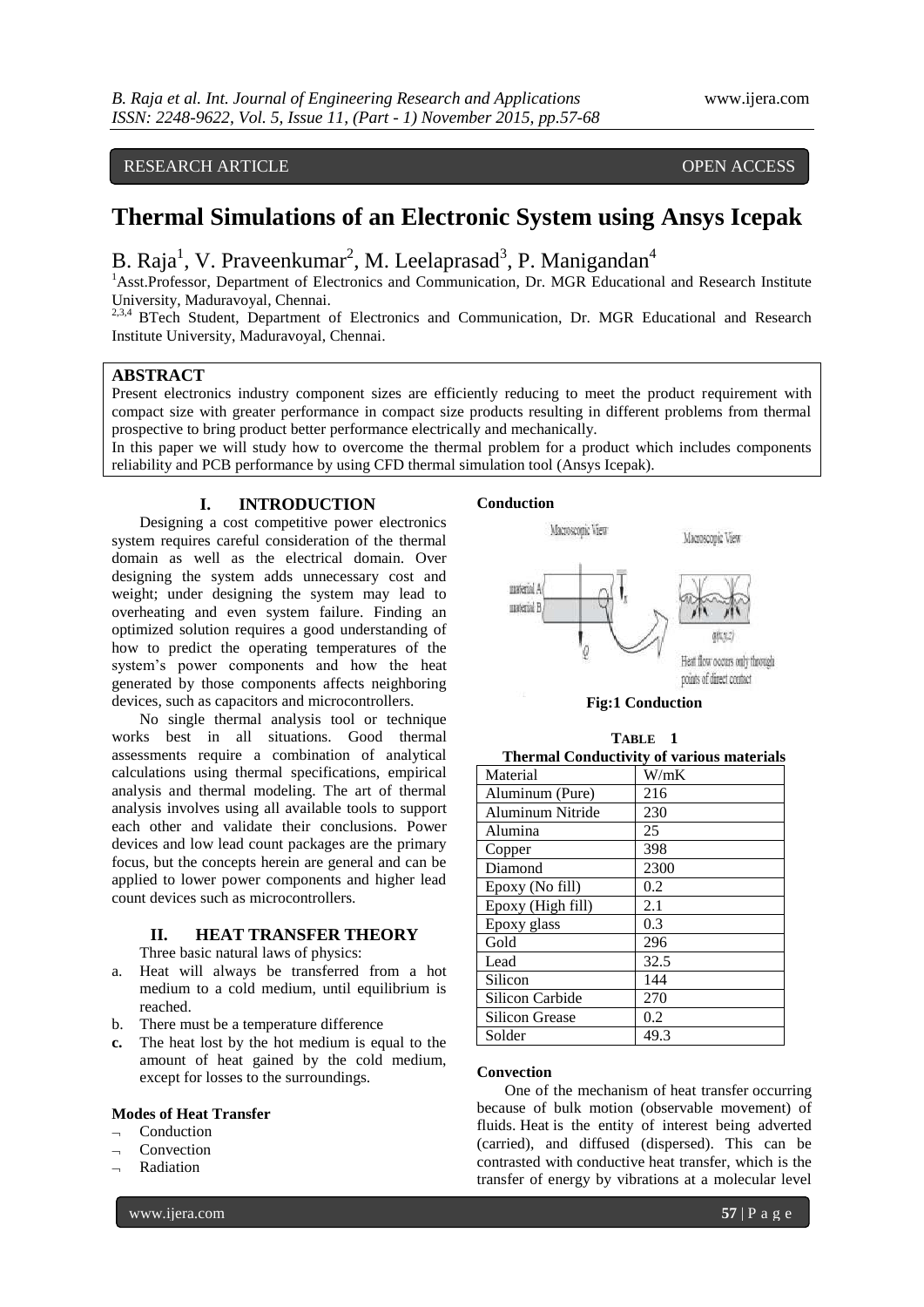through a solid or fluid, and radioactive, the transfer of energy through electromagnetic waves.

### **Convection mode**

There are two major mode of convection,

- $\lnot$  Natural Convection or free convection
- $\Box$  Forced Convection

#### **Natural convection**

Natural convection, or free convection, occurs due to temperature differences which affect the density, and thus relative buoyancy, of the fluid. Heavier (more dense) components will fall, while lighter (less dense) components rise, leading to bulk fluid movement. Natural convection can only occur, therefore, in a gravitational field. A common example of natural convection is the rise of smoke from a fire. it can be seen in a pot of boiling water in which the hot and less-dense water on the bottom layer moves upwards in plumes, and the cool and more dense water near the top of the pot likewise sinks.

#### **Forced convection**

In forced convection, also called heat advection, fluid movement results from external surface forces such as a fan or pump. Forced convection is typically used to increase the rate of heat exchange. Many types of mixing also utilize forced convection to distribute one substance within another. Forced convection also occurs as a by-product to other processes, such as the action of a propeller in a fluid or aerodynamic heating. Fluid radiator systems, and also heating and cooling of parts of the body by blood circulation, are other familiar examples of forced convection.

#### **Radiation**

Thermal radiation is energy emitted by matter as electromagnetic waves due to the pool of thermal energy that all matter possesses that has a temperature above absolute zero. Thermal radiation propagates without the presence of matter through the vacuum of space.

Thermal radiation is a direct result of the random movements of atoms and molecules in matter. Since these atoms and molecules are composed of charged particles (protons and electrons), their movement results in the emission of electromagnetic radiation, which carries energy away from the surface.

#### **III. TYPES OF FLOW**

- LAMINAR FLOW
- TURBULANT FLOW

#### **Laminar flow**

It is also called as streamline flow, which is occurs, when a fluid flows in parallel layers with no

disruption between the layers. There are no cross currents perpendicular to the direction of flow, nor eddies or swirls of fluids. In laminar flow the motion of the particles of fluid is very orderly with all particles moving in straight lines parallel to the pipe walls. In fluid dynamics, laminar flow is a flow regime characterized by high momentum diffusion and low momentum convection.



**Fig: 2 Laminar Flow**

#### **Turbulence or Turbulent flow**

Is a flow regime characterised by chaotic and stochastic property changes. This includes low momentum diffusion, high momentum Convection and rapid variation of pressure and velocity in space and time. Nobel Laureate Richard Feynman described turbulence as "the most important unsolved problem of classical physics" Flow in which the kinetic energy dies out due to the action of fluid molecular viscosity is called laminar flow. While there is no theorem relating the nondimensional Reynolds number (Re) to turbulence flows at Reynolds numbers larger than 100000 are typically (but not necessarily) turbulent while those at low Reynolds numbers usually remain laminar.



**Fig: 3 Turbulent Flow**

#### **IV. PRINTED CIRCUIT BOARD**

A printed circuit board (PCB), is used to mechanically support and electrically connect electronic components using conductive pathways, tracks or signal traces etched from copper sheets laminated onto a non-conductive substrate. It is also referred to as printed wiring board (PWB) or etched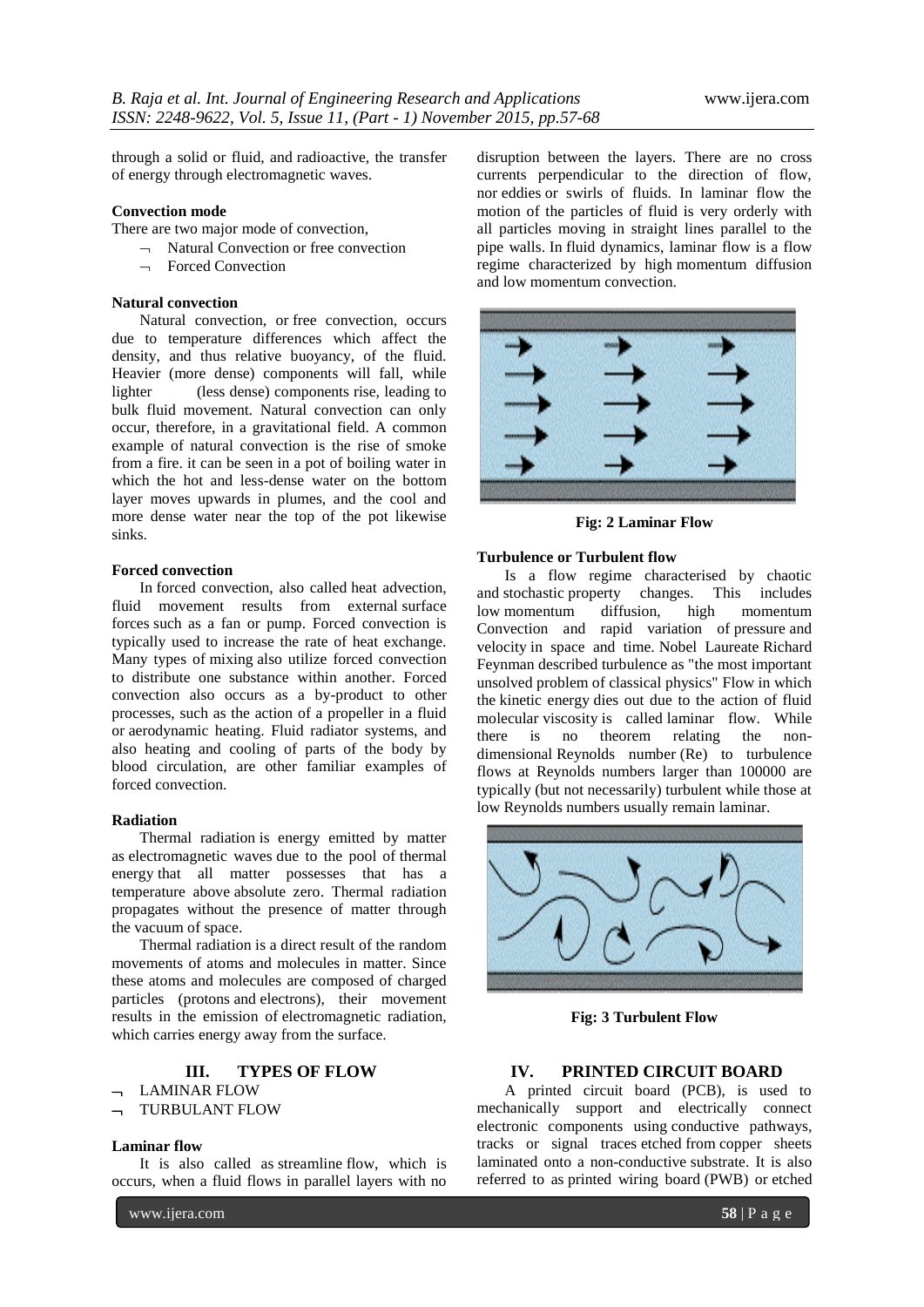wiring board. Printed circuit boards are used in virtually all but the simplest commercially produced electronic devices.



**Fig: 4 Printed Circuit Board**

A PCB populated with electronic components is called a printed circuit assembly (PCA), printed circuit board assembly or PCB Assembly (PCBA). In informal use the term "PCB" is used both for bare and assembled boards, the context clarifying the meaning.



Material Core: Copper sheet

Prepreg: It is a non conductive material to separate two copper sheets.

### **V. ELECTRONIC COMPONENTS**

An electronic component is a basic indivisible electronic element that is available in a discrete form. Electronic components are discrete devices or discrete components, mostly industrial products and not to be confounded with electrical elements which are conceptual abstractions representing idealized electronic components. Electronic components have two or more electrical terminals (or leads). These leads connect, usually soldered to a printed circuit board to create an electronic circuit (a discrete circuit) with a particular function (for example an amplifier, radio receiver or oscillator). Basic electronic components may be packaged discretely as arrays or networks of like components or integrated inside of packages such as semiconductor integrated circuits, hybrid integrated circuits or thick film devices.

| TABLE 2               |                           |  |  |
|-----------------------|---------------------------|--|--|
|                       | <b>COMPONENTS HISTORY</b> |  |  |
| <b>COMPONENT TYPE</b> | <b>IMAGE</b>              |  |  |
| <b>DIP</b>            | SWITCHIT                  |  |  |
| <b>QFP</b>            |                           |  |  |
| <b>SOIC</b>           |                           |  |  |
| QFN                   |                           |  |  |
| <b>BGA</b>            |                           |  |  |
| SON                   |                           |  |  |



### **VI. AIM AND SCOPE**

Reducing the operating temperature and increase the product life, An operating temperature is the temperature at which an electrical or mechanical device operates. The device will operate effectively within a specified temperature range which varies based on the device function and application context and ranges from the minimum operating temperature to the maximum operating temperature (or peak operating temperature). Outside this range of safe operating temperatures the device may fail. Aerospace and military-grade devices generally operate over a broader temperature range than industrial devices commercial-grade devices generally have the lowest operating temperature range.

At elevated temperatures a silicon device can fail catastrophically, but even if it doesn't its electrical characteristics frequently undergo intermittent or permanent changes. Manufacturers of processors and other computer components specify a maximum operating temperature for their products. Most devices are not certified to function properly beyond 50°C-80°C (122°F-176°F). However, in a loaded PC with standard cooling, operating temperatures can easily exceed the limits. The result can be memory errors, hard disk read-write errors, faulty video and other problems not commonly recognized as heat related.

www.ijera.com **59** | P a g e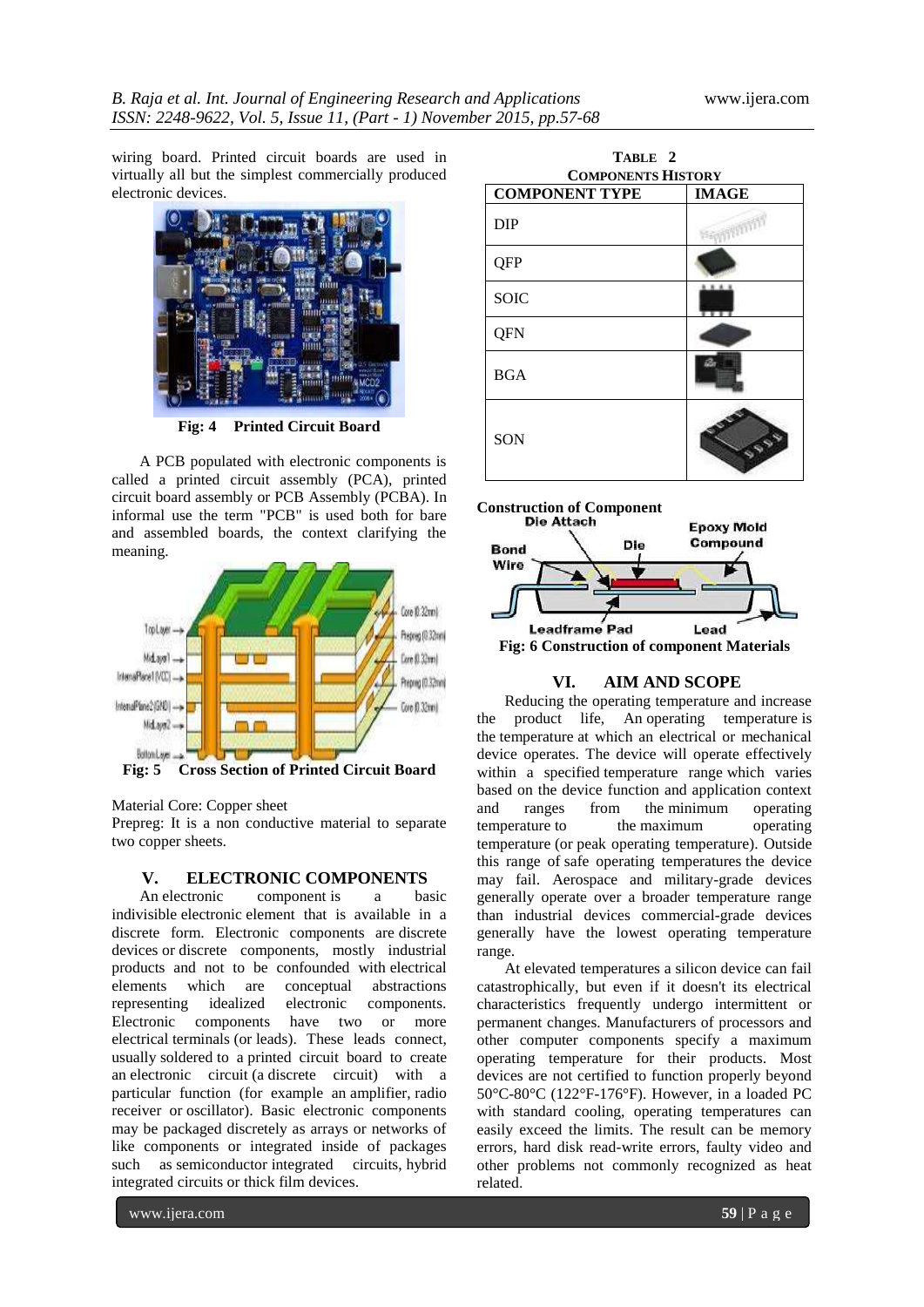The life of an electronic device is directly related to its operating temperature. Each 10°C (18°F) temperature rise reduces component life by 50%. Conversely, each 10°C (18°F) temperature reduction increases component life by 100%. Therefore, it is recommended that computer components be kept as cool as possible (within an acceptable noise level) for maximum reliability, longevity and return on investment.

### **VII. DEFINITIONS**

The terms used for thermal analysis vary somewhat throughout the industry. Some of the most commonly used thermal definitions and notations are  $T_A$ -Temperature at reference point "A" (°c)

 $T<sub>L</sub>$ Junction temperature, often assumed to be constant across the die surface (°c)

 $T_{C}$  - Package temperature at the interface between the package and its heat sink should be the hottest spot on the package surface and in the dominant thermal path  $(^{\circ}c)$ 

 $\Delta T_{AB}$ - Temperature difference between reference points "A" and "B" ( $^{\circ}$ c)

q - Heat transfer per unit time (W)

 $P_D$  -Power dissipation, source of heat flux (Watts)

H- Heat flux, rate of heat flow across a unit area  $(J \cdot m - 2 \cdot s - 1)$  (°c)

R<sub>OAB</sub> - Thermal resistance between reference points "A" and "B" or RTHAB (°c)

 $R<sub>OIMA</sub>$  - Junction to moving air ambient thermal resistance (°c/w)

 $R<sub>OIC</sub>$  - Junction to case thermal resistance of a packaged component from the surface of its silicon to its thermal tab or  $R_{THJC} (°c/w)$ 

 $R<sub>OJA</sub>$  -Junction to ambient thermal resistance or  $R<sub>THJA</sub>$  $C<sub>OAB</sub>$  Thermal Capacitance between reference points "A" and "B" or  $C_{\text{THAB}}$  (°c/w)

ZQAB -Transient thermal impedance between reference points "A" and "B" or ZTHAB

$$
\Delta T_{JA} = (T_J - T_A) = P_D R_{\Theta JA}
$$

we can easily derive the often used equation for estimating junction temperature:

 $T_I = T_A + (P_D R_{H_A})$ For example, let's assume that:  $R_{HIA} = 30^{\circ}$ C/W  $P_D = 2.0W$  $T_A = 75.C$ 

Then, by substitution:  $T_J = T_A + (P_D R_{AJA})$  $T_1 = 75$ °C + (2.0W \* 30°C/W)  $T_J = 75$ °C + 60°C  $T_J = 135$ °C

A cautionary note is in order here. The thermal conductivities of some materials vary significantly with temperature. Silicon's conductivity, for example, falls by about half over the min-max operating temperature range of semiconductor

devices. If the die's thermal resistance is a significant portion of the thermal stack-up, then this temperature dependency needs to be included in the analysis.

#### **VIII. JUNCTION TEMPERATURE**

The term junction temperature became commonplace in the early days of semiconductor thermal analysis when bipolar transistors and rectifiers were the prominent power technologies. Presently the term is reused for all power devices, including gate isolated devices like power MOSFETs and IGBTs. Using the concept "junction temperature" assumes that the die's temperature is uniform across its top surface. This simplification ignores the fact that x-axis and y-axis thermal gradients always exist and can be large during high power conditions or when a single die has multiple heat sources. Analyzing gradients at the die level almost always requires modeling tools or very special empirical techniques. Most of the die's thickness is to provide mechanical support for the very thin layer of active components on its surface. For most thermal analysis purposes, the electrical components on the die reside at the chip's surface. Except for pulse widths in the range of hundreds of microseconds or less, it is safe to assume that the power is generated at the die's surface.



### **IX. THERMAL MODEL**

The challenge of accurately predicting junction temperatures of IC components in system-level CFD simulations has engaged the engineering community for a number of years. The primary challenge has been that near-exact physical models of such components (known as detailed thermal models, or DTMs) are difficult to implement directly in system designs due to the wide disparity in length scales involved, which results in large computational inefficiencies. A compact thermal model (CTM) attempts to solve this problem by taking a detailed model and extracting an abstracted, far less gridintensive representation that is still able to preserve accuracy in predicting the temperatures at key points in the package, such as the junction.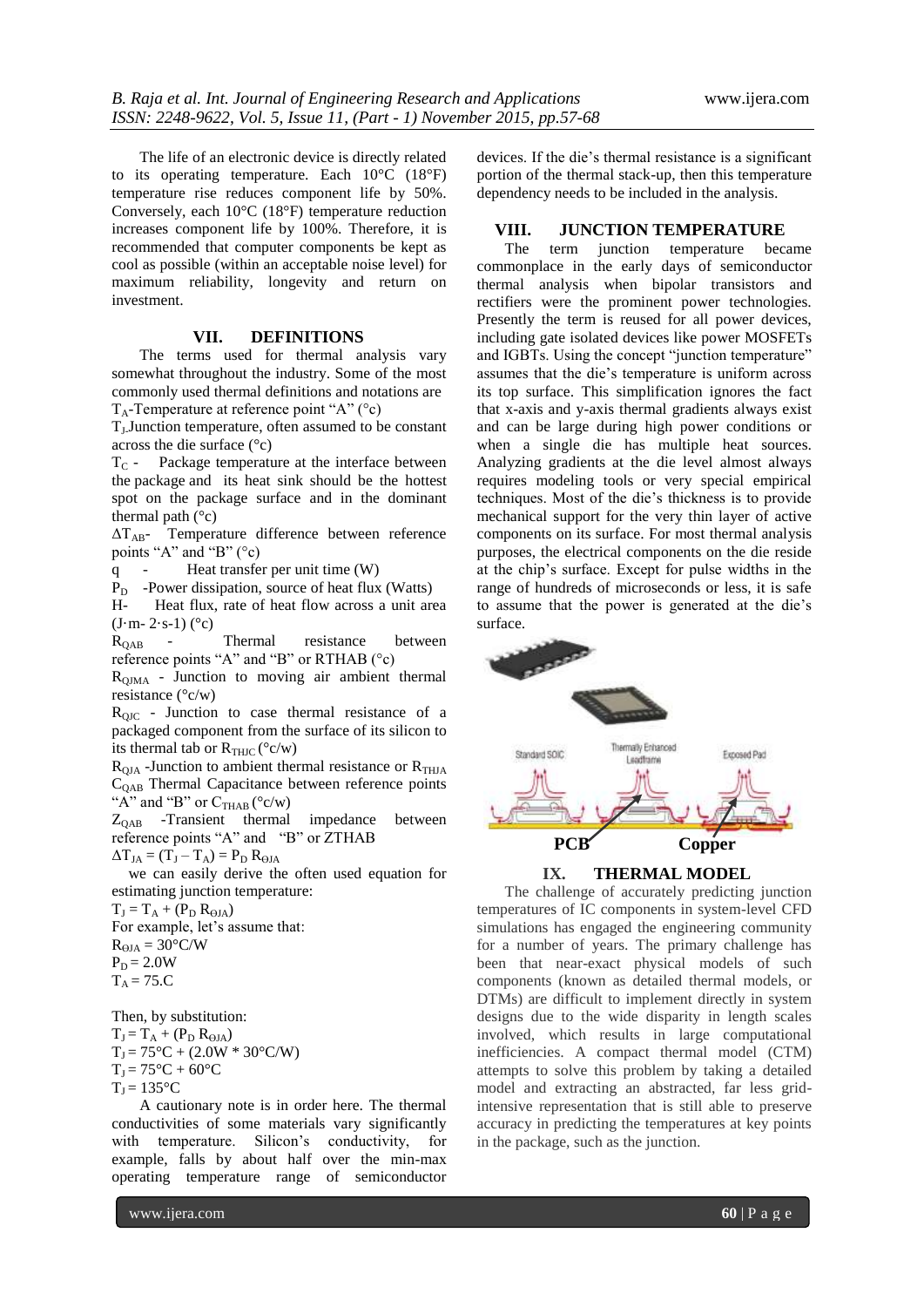

Thermal modeling is now an integral part of the electronics design process. In recent years, new thermal modeling methods have been proposed that seek to predict temperatures and fluxes of packages with varying degrees of accuracy and computational efficiency. These methods are being widely used in the industry, although some important barriers to their universal adoption remain. The JEDEC industry standards committee is engaged in standardizing some of these methodologies.

#### **X. COMPACT THERMAL MODEL**

A Compact Thermal Model is a behavioral model that aims to accurately predict the temperature of the package only at a few critical points e.g., junction, case, and leads; but does so using far less computational effort. A compact thermal model is not constructed by trying to mimic the geometry and material properties of the actual component. It is rather an abstraction of the response of a component to the environment it is placed in. Most compact thermal model approaches use a thermal resistor network to construct the model, analogous to an electrical network that follows Ohm's law. The most popular types of compact thermal model in use today are two-resistor and DELPHI.

#### **TWO RESISTOR MODEL**

The JEDEC two-resistor model consists of three nodes as shown in Fig:. These are connected together by two thermal resistors which are the measured values of the junction-to-board  $(\theta_{\text{IB}})$ , JEDECStandard JESD51-8) and junction-to-case ( $\theta_{\text{JCtop}}$ , discussed in JEDEC Guideline JESD51-12) thermal resistances described above.



#### **Junction-to-board thermal resistance(** $\theta_{IB}$ **)**

This parameter is measured in a ring cold plate fixture (see JESD51-8). This test fixture is designed to ensure that all the heat generated in the package is conducted to the cold plate via the board.

The metric is defined as:  $\theta_{IB} = (T_I - T_B)/P_H$ 

Where

 $\theta_{\text{IB}}$  = thermal resistance from junction-to-board ºC/W)

 $T<sub>I</sub>$  = junction temperature when the device has achieved steady-state after application of  $P_H$  (°C)

 $T_B$  = board temperature, measured at the midpoint of the longest side of the package no more than 1mm from the edge of the package body (ºC)

 $P_H$ = heating power which produced the change in junction temperature (W)

#### **Junction-to-case thermal resistance (** $\theta$ **<sub>JC</sub> <b>top**)

The metric is measured in a top cold plate fixture and is defined as:

 $\theta_{JCtop} = (T_J - T_{ctop}) / P_H$ Where

 $\theta_{\text{JCtop}}$  = Thermal resistance from junction-to-case  $(^{\circ}C/W)$ 

 $T_J$  = Junction temperature when the device has achieved steady-state after application of  $P_H$  ( ${}^{\circ}C$ )

 $T_{Cton}$  = Case temperature, measured at center of the package top surface (ºC)

 $P_H$  = Heating power in the junction that causes the difference between The junction temperature  $T<sub>J</sub>$  and the case temperature  $T_{Ctop}$  this is Equal to the power passing through the cold plate (W)

### **XI. TOOL DESCRIPTION**

ANSYS Icepak software provides robust and powerful computational fluid dynamics for electronics thermal management.

#### **Icepak Objects**

ANSYS Icepak software contains many productivity-enhancement features that enable quick creation and simulation of electronics cooling models of integrated circuit (IC) packages, printed circuit boards and complete electronic systems. Models are created by simply dragging and dropping icons of predefined objects — including cabinets, fans, packages, circuit boards, vents and heat sinks — to create models of complete electronic systems. These smart objects capture geometric information, material properties, meshing parameters and boundary conditions — all of which can be parametric for performing sensitivity studies and optimizing designs.

#### **ECAD/MCAD Interfaces**

To accelerate model development, ANSYS Icepak imports both electronic CAD (ECAD) and

www.ijera.com **61** | P a g e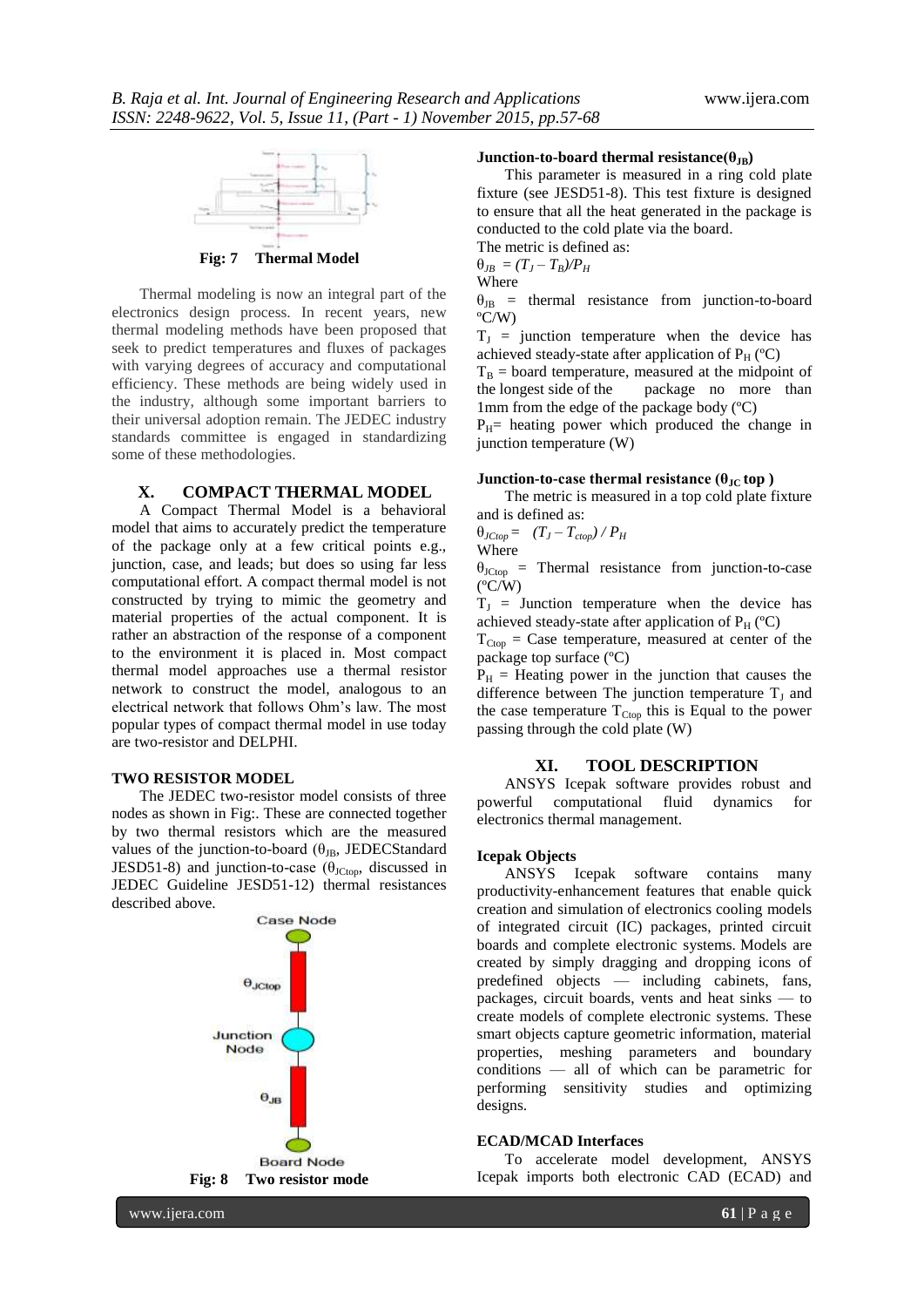mechanical CAD (MCAD) data from a variety of sources. ANSYS Icepak software directly supports IDF, MCM, BRD and TCB files that were created using EDA software such as Cadence® Allegro® or Cadence Allegro Package Designer. Additional products enable ANSYS Icepak to import ECAD data from a number EDA packages from Cadence, Zuken®, Sigrity®, Synopsys® and Mentor Graphics®.

ANSYS Icepak directly supports the import of mechanical CAD data from neutral file formats including STEP and IGES files. ANSYS Design Modeller\_ software allows ANSYS Icepak to import geometry from all major mechanical CAD packages through the ANSYS Workbench geometry interfaces. Geometry imported from ECAD and MCAD can be combined into smart objects to efficiently create models of electronic assemblies.

#### **Flexible Automatic Meshing**

ANSYS Icepak software contains advanced meshing algorithms to automatically generate highquality meshes that represent the true shape of electronic components. Options include hexdominant, unstructured hexahedral and Cartesian meshing, which enable automatic generation of bodyfitted meshes with minimal user intervention. The mesh density can be localized through nonconformal interfaces, which allows inclusion of a variety of component scales within the same electronics cooling model.

While fully automated, ANSYS Icepak contains many mesh controls that allow customization of the meshing parameters to refine the mesh and optimize the trade-off between computational cost and solution accuracy. This meshing flexibility results in the fastest solution times possible without compromising accuracy.

ANSYS Icepak software uses state-of-the-art technology available in the ANSYS FLUENT CFD solver for thermal and fluid flow calculations. The ANSYS Icepak solver solves for fluid flow and includes all modes of heat transfer — conduction, convection and radiation — for both steady-state and transient thermal flow simulations. The solver uses a multigrid scheme to accelerate solution convergence for conjugate heat transfer problems. It provides complete mesh flexibility and allows solution of even the most complex electronic assemblies using unstructured meshes — providing robust and extremely fast solution times.

#### **Robust Numerical Solution**

ANSYS Icepak software uses state-of-the-art technology available in the ANSYS FLUENT CFD solver for thermal and fluid flow calculations. The ANSYS Icepak solver solves for fluid flow and includes all modes of heat transfer — conduction,

convection and radiation — for both steady-state and transient thermal flow simulations. The solver uses a multigrid scheme to accelerate solution convergence for conjugate heat transfer problems. It provides complete mesh flexibility and allows solution of even the most complex electronic assemblies using unstructured meshes — providing robust and extremely fast solution times.

### **XII. PRODUCT SELECTED FOR THERMAL SIMULATION**

The below shown product has been selected for thermal simulation. The components which are used in this product are shown below.

#### **ENCLOSURE**

The enclosure has two parts, front cover & back cover. In enclosure, there are circuit board and hard disks placed.



**Fig: 9 Enclosure**

#### **HARD DISK**

In this product, there are two Hard disks.



**Fig: 10 Hard disk**

## **XIII. PRINTED CIRCUIT BOARD (PCB)**

The PCB is the main heat source in this product, because the semiconductor components which are used in the PCB will dissipate power.



**Fig: 11 Printed Circuit Board**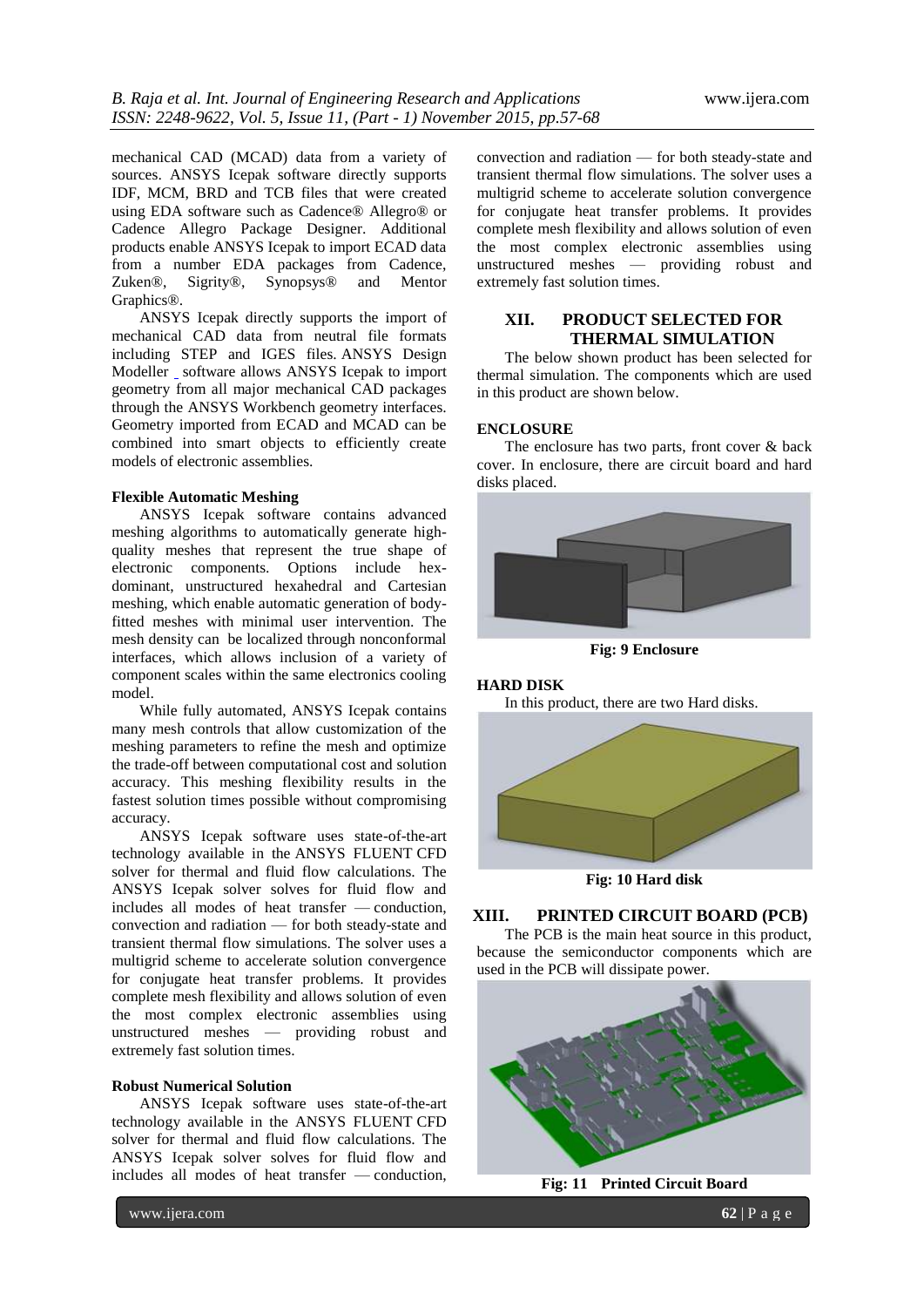**XIV. ASSEMBLY OF PARTS**

The parts are assembled inside the enclosure, the assembly is made like actual product.



**Fig: 12 Assembly of parts**

### **XV. COMPONENTS CONSIDERED FOR SIMULATION**

In the PCB there are many components. But some components will generate heat because it will consume more power. The selected components are mentioned below.



**Fig: 13 Components List**

### **XVI. POWER DISSIPATION AND TEMPERATURE LIMITS**

The power dissipation values are taken from the datasheets of individual components and listed in the below table. The maximum junction temperature of the components which can withstand when operating is listed in the table. If the component exceeds the prescribed junction temperature, then the particular device will get fail.

| TABLE 3                           |  |
|-----------------------------------|--|
| POWER AND TEMPERATURE LIMIT CHART |  |

| SI.<br>No | <b>Components</b>     | <b>Power</b><br>in W | <b>Temperature</b><br>Limit in $\mathrm{C}$ |
|-----------|-----------------------|----------------------|---------------------------------------------|
|           | U1                    | 49.2                 | 125                                         |
| 2         | U72                   | 27.76                | 125                                         |
| 3         | U73                   | 27.76                | 125                                         |
| 4         | U74                   | 27.76                | 125                                         |
| 5         | <b>U<sub>10</sub></b> | 2.5                  | 125                                         |
| 6         | U100                  | 2.5                  | 125                                         |

| 7  | U85             | 0.435 | 85  |
|----|-----------------|-------|-----|
| 8  | U86             | 0.435 | 85  |
| 9  | U75             | 0.435 | 85  |
| 10 | U77             | 0.435 | 85  |
| 11 | U90             | 0.435 | 85  |
| 12 | U76             | 0.435 | 85  |
| 13 | U78             | 0.435 | 85  |
| 14 | U <sub>91</sub> | 0.435 | 85  |
| 15 | U93             | 0.435 | 85  |
| 16 | U94             | 14.25 | 125 |
| 17 | U34             | 17    | 125 |

| XVII. | <b>THERMAL RESISTANCE VALUES</b> |
|-------|----------------------------------|
|       | TABLE 4                          |

| <b>Thermal resistance values</b> |                   |       |                    |                |
|----------------------------------|-------------------|-------|--------------------|----------------|
| S <sub>1</sub> N                 | <b>Components</b> | Power | Rjc                | in<br>Rjb      |
| $\bf{o}$                         |                   | in W  | in                 | $^{\circ}$ C/W |
|                                  |                   |       | $\rm ^{\circ} C/W$ |                |
| 1                                | U1                | 49.2  | 0.1                | 3.5            |
| $\overline{2}$                   | U72               | 27.76 | $0.1\,$            | 3.5            |
| 3                                | U73               | 27.76 | 0.1                | 3.5            |
| $\overline{4}$                   | U74               | 27.76 | 0.1                | 3.5            |
| 5                                | U99               | 2.5   | 10.1               | 31.19          |
| 6                                | U100              | 2.5   | 10.1               | 31.19          |
| 7                                | U85               | 0.435 | 4.4                | 10.44          |
| 8                                | U86               | 0.435 | 4.4                | 10.44          |
| 9                                | U75               | 0.435 | 4.4                | 10.44          |
| 10                               | U77               | 0.435 | 4.4                | 10.44          |
| 11                               | U90               | 0.435 | 4.4                | 10.44          |
| 12                               | U76               | 0.435 | 4.4                | 10.44          |
| 13                               | U78               | 0.435 | 4.4                | 10.44          |
| 14                               | U91               | 0.435 | 4.4                | 10.44          |
| 15                               | U93               | 0.435 | 4.4                | 10.44          |
| 16                               | U94               | 14.25 | 64.8               | 14.4           |
| 17                               | U34               | 17    | 64.8               | 14.4           |

### **XVIII. THERMAL SIMULATION PCB Level thermal simulation in natural convection**

In this simulation, the PCB is kept in open environment. The simulation is done in natural convection mode. The calculated power dissipation & resistance values are fed into the individual model. The Total PCB thermal model is done in Ansys IcePak tool as shown below.

www.ijera.com **63** | P a g e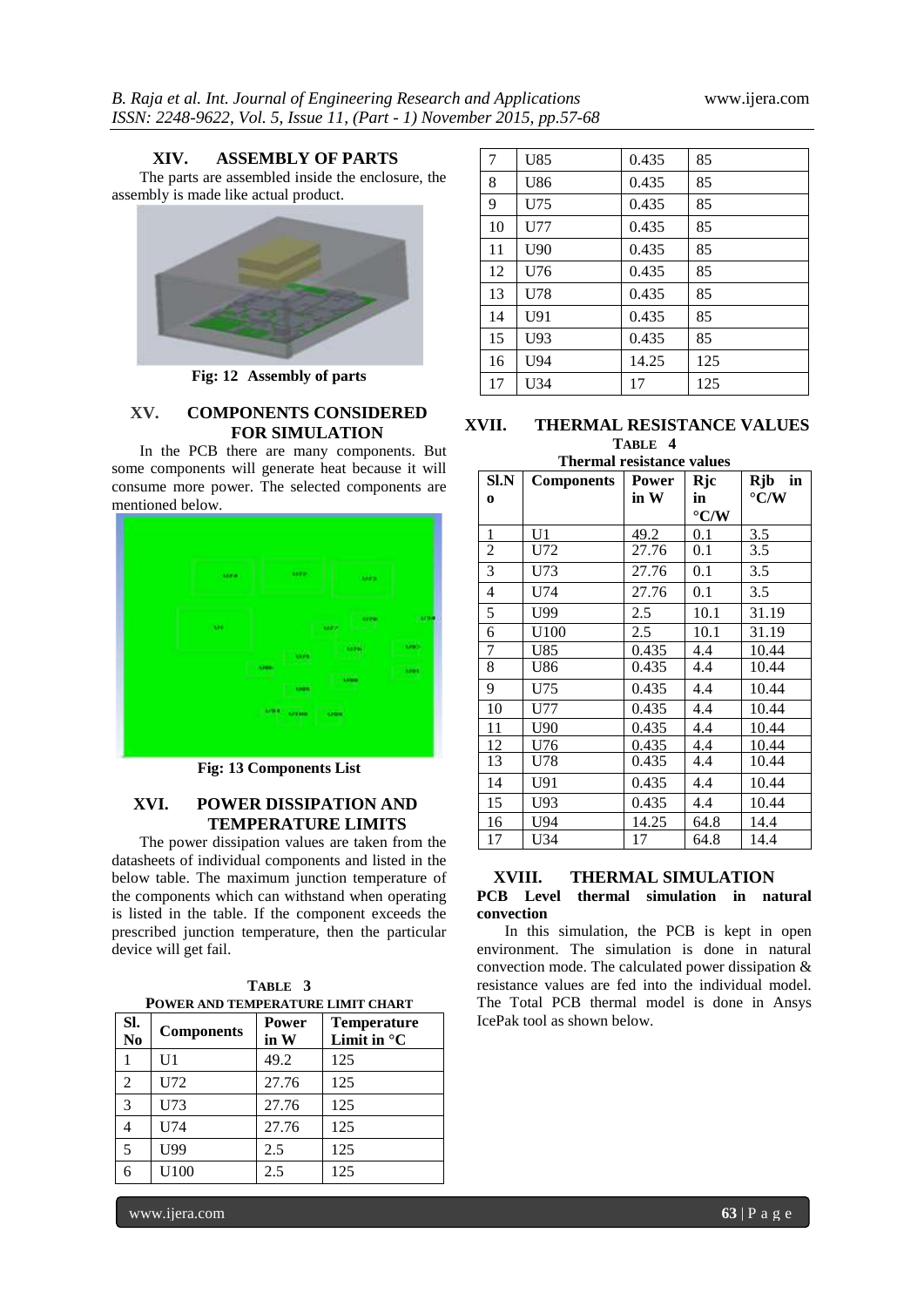*B. Raja et al. Int. Journal of Engineering Research and Applications* www.ijera.com *ISSN: 2248-9622, Vol. 5, Issue 11, (Part - 1) November 2015, pp.57-68*



**Fig: 14 PCB Thermal model**





**Fig: 15 Thermal Model with Meshing**

|                | <b>PCB LEVEL THERMAL SIMULATION RESULT</b> |                  |                                 |  |
|----------------|--------------------------------------------|------------------|---------------------------------|--|
| SI.            | Componen                                   | Simulated        | <b>Temperatur</b>               |  |
| N <sub>0</sub> | ts                                         | <b>Temperatu</b> | e Limit in $\mathrm{^{\circ}C}$ |  |
|                |                                            | re in °C         |                                 |  |
| 1              | <b>BOARD</b>                               | 138.456          |                                 |  |
| $\overline{2}$ | U1                                         | 213.634          | 125                             |  |
| 3              | U72                                        | 141.428          | 125                             |  |
| 4              | U73                                        | 314.383          | 125                             |  |
| 5              | U74                                        | 212.15           | 125                             |  |
| 6              | U99                                        | 208.221          | 125                             |  |
| 7              | U100                                       | 209.885          | 85                              |  |
| 8              | U85                                        | 130.16           | 85                              |  |

**TABLE 5**

| 9  | U86 | 129.921 | 85  |
|----|-----|---------|-----|
| 10 | U75 | 141.301 | 85  |
| 11 | U77 | 147.715 | 85  |
| 12 | U90 | 119.734 | 85  |
| 13 | U76 | 128.535 | 85  |
| 14 | U78 | 116.812 | 85  |
| 15 | U91 | 118.567 | 85  |
| 16 | U93 | 134.426 | 85  |
| 17 | U94 | 237.051 | 125 |
| 18 | U34 | 132.931 | 125 |



**Fig: 16 Contours of PCB Level simulation Result NOTE**

According to the simulation result, all the components exceeded maximum Junction temperature limit. So the product failed.

### **System Level thermal simulation in natural convection**

The PCB and the hard disks are placed inside the enclosure and done the system level thermal simulation in natural convection.

| TABLE 6                                           |
|---------------------------------------------------|
| <b>RESULTS OF SYSTEM LEVEL THERMAL SIMULATION</b> |
| IN NATURAL CONVECTION                             |

| SI.<br>$\bf No$ | Componen<br>ts | <b>Simulated</b><br><b>Temperatu</b><br>re in °C | Temperatur<br>Limit<br>in<br>e<br>$\rm ^{\circ}C$ |
|-----------------|----------------|--------------------------------------------------|---------------------------------------------------|
|                 | <b>BOARD</b>   | 144.85                                           |                                                   |
| $\mathfrak{D}$  | U1             | 226.206                                          | 125                                               |
| $\mathcal{R}$   | U72            | 196.979                                          | 125                                               |
|                 | U73            | 469.124                                          | 125                                               |
| 5               | U74            | 257.366                                          | 125                                               |

www.ijera.com **64** | P a g e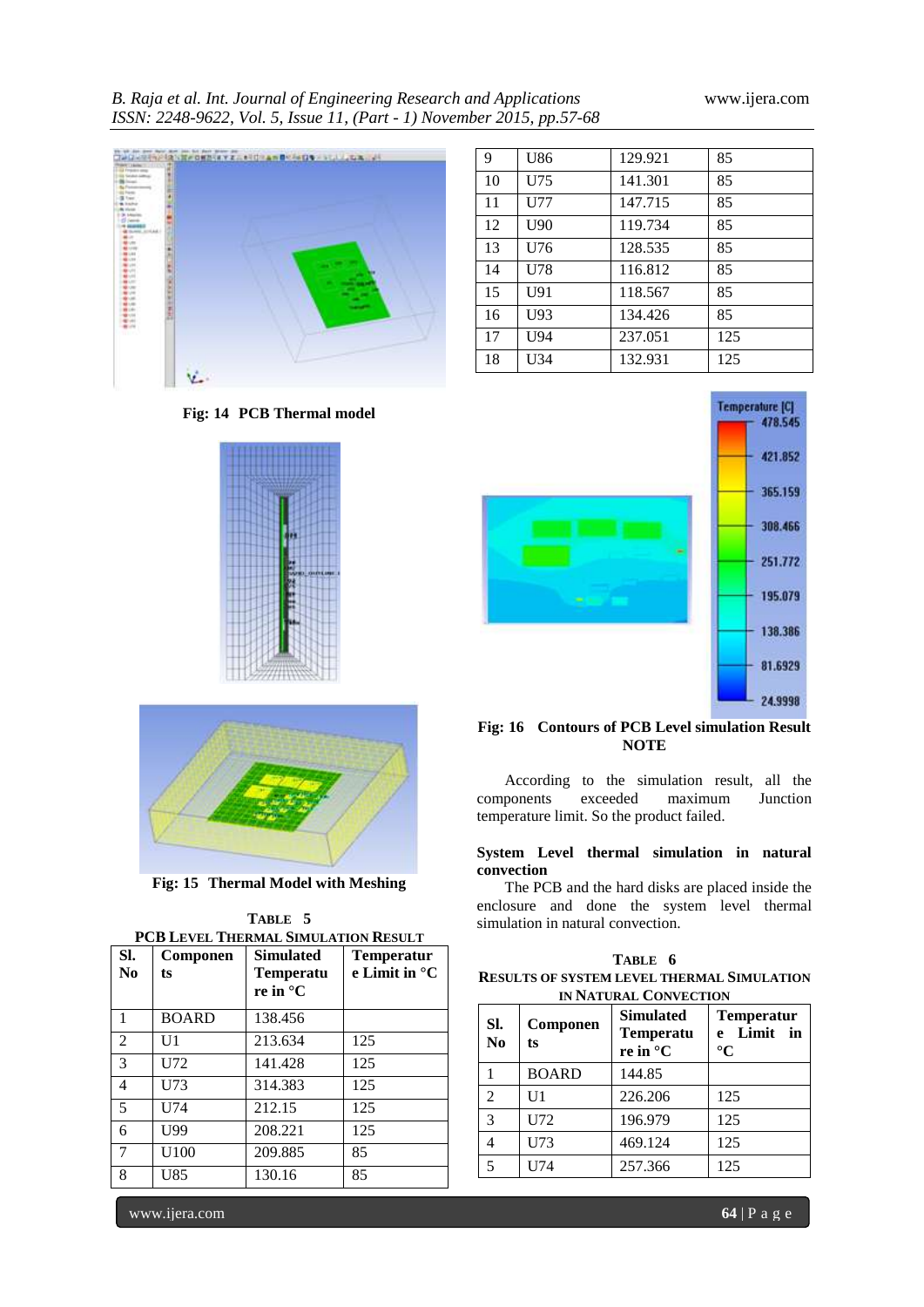*B. Raja et al. Int. Journal of Engineering Research and Applications* www.ijera.com *ISSN: 2248-9622, Vol. 5, Issue 11, (Part - 1) November 2015, pp.57-68*

|  | D. Kuju er un min som nur of Engineering Research und Apphelinons    |
|--|----------------------------------------------------------------------|
|  | ISSN: 2248-9622, Vol. 5, Issue 11, (Part - 1) November 2015, pp.57-t |
|  |                                                                      |

| 6  | U99             | 248.233 | 125 |
|----|-----------------|---------|-----|
| 7  | U100            | 250.11  | 85  |
| 8  | U85             | 113.508 | 85  |
| 9  | U86             | 122.17  | 85  |
| 10 | U75             | 162.645 | 85  |
| 11 | U77             | 212.444 | 85  |
| 12 | U90             | 109.589 | 85  |
| 13 | U76             | 107.837 | 85  |
| 14 | U78             | 107.564 | 85  |
| 15 | U <sub>91</sub> | 107.577 | 85  |
| 16 | U <sub>93</sub> | 121.133 | 85  |
| 17 | U <sub>94</sub> | 340.369 | 125 |
| 18 | U34             | 179.358 | 125 |

### **NOTE**

According to the system level Simulation result, all the components are exceeded maximum Junction temperature limit. So the product failed.

### **XIX. PRODUCT ENHANCEMENT Iteration 1**

Since there is no air circulation inside the enclosure, the product got failed in previous simulation. So we modified the enclosure to have better air for better convection heat transfer. The modified model is shown below.



**Fig: 17 Thermal Simulation in Natural Convection**

In the above shown model, vent holes are provided on front and back cover of the product.

| TABLE 7                                        |
|------------------------------------------------|
| <b>RESULT WITH VENT HOLES SETUP IN NATURAL</b> |
| <b>CONVECTION</b>                              |

| SI.<br>N <sub>0</sub> | <b>Component</b><br>S | <b>Simulated</b><br>Temperatu<br>re in °C | <b>Temperature</b><br>Limit in $\mathrm{C}$ |
|-----------------------|-----------------------|-------------------------------------------|---------------------------------------------|
|                       | <b>BOARD</b>          | 124.565                                   |                                             |
| $\mathfrak{D}$        | U1                    | 231.989                                   | 125                                         |
| 3                     | U72                   | 159.369                                   | 125                                         |
| 4                     | U73                   | 409.913                                   | 125                                         |
| 5                     | U74                   | 261.046                                   | 125                                         |
| 6                     | U99                   | 253.023                                   | 125                                         |

| 7  | U <sub>100</sub> | 255.344 | 85  |
|----|------------------|---------|-----|
| 8  | U85              | 97.5216 | 85  |
| 9  | U86              | 108.352 | 85  |
| 10 | U75              | 169.31  | 85  |
| 11 | U77              | 208.172 | 85  |
| 12 | U90              | 72.4817 | 85  |
| 13 | U76              | 75.417  | 85  |
| 14 | U78              | 69.5815 | 85  |
| 15 | U91              | 71.2659 | 85  |
| 16 | U93              | 104.618 | 85  |
| 17 | U <sub>94</sub>  | 267.461 | 125 |
| 18 | U34              | 144.834 | 125 |
| 19 | Hard disk1       | 168.542 |     |
| 20 | Hard disk2       | 171.47  |     |

### **NOTE**

According to first iteration, some of the components worked out and many of the components got failed.

Inputs for Fan Selection



**Fig: 18 Model with fan Table**

|  |                                                  | TABLE      |  |  |
|--|--------------------------------------------------|------------|--|--|
|  | <b>Results on thermal simulation with forced</b> |            |  |  |
|  |                                                  | convection |  |  |

| SI.            | Compon<br><b>Simulated</b><br><b>Temperatur</b> |                         |                 |  |  |  |
|----------------|-------------------------------------------------|-------------------------|-----------------|--|--|--|
| N <sub>0</sub> | ents                                            | <b>Temperature</b>      | Limit in<br>e   |  |  |  |
|                |                                                 | in $\mathrm{^{\circ}C}$ | $\rm ^{\circ}C$ |  |  |  |
| 1              | <b>BOARD</b>                                    | 122.873                 |                 |  |  |  |
| $\overline{2}$ | U1                                              | 226.304                 | 125             |  |  |  |
| 3              | U72                                             | 157.685                 | 125             |  |  |  |
| $\overline{4}$ | U73                                             | 275.192                 | 125             |  |  |  |
| 5              | U74                                             | 248.631                 | 125             |  |  |  |
| 6              | U99                                             | 243.018                 | 125             |  |  |  |
| 7              | U100                                            | 239.553                 | 85              |  |  |  |
| 8              | U85                                             | 115.799                 | 85              |  |  |  |
| 9              | U86                                             | 121.94                  | 85              |  |  |  |
| 10             | U75                                             | 155.888                 | 85              |  |  |  |
| 11             | U77                                             | 166.916                 | 85              |  |  |  |
| 12             | U90                                             | 85.6956                 | 85              |  |  |  |
| 13             | U76                                             | 103.237                 | 85              |  |  |  |
| 14             | U78                                             | 87.9969                 | 85              |  |  |  |
| 15             | U91                                             | 89.5494                 | 85              |  |  |  |
| 16             | U93                                             | 115.029                 | 85              |  |  |  |
| 17             | U94                                             | 284.436                 | 125             |  |  |  |
| 18             | U34                                             | 137.849                 | 125             |  |  |  |

www.ijera.com **65** | P a g e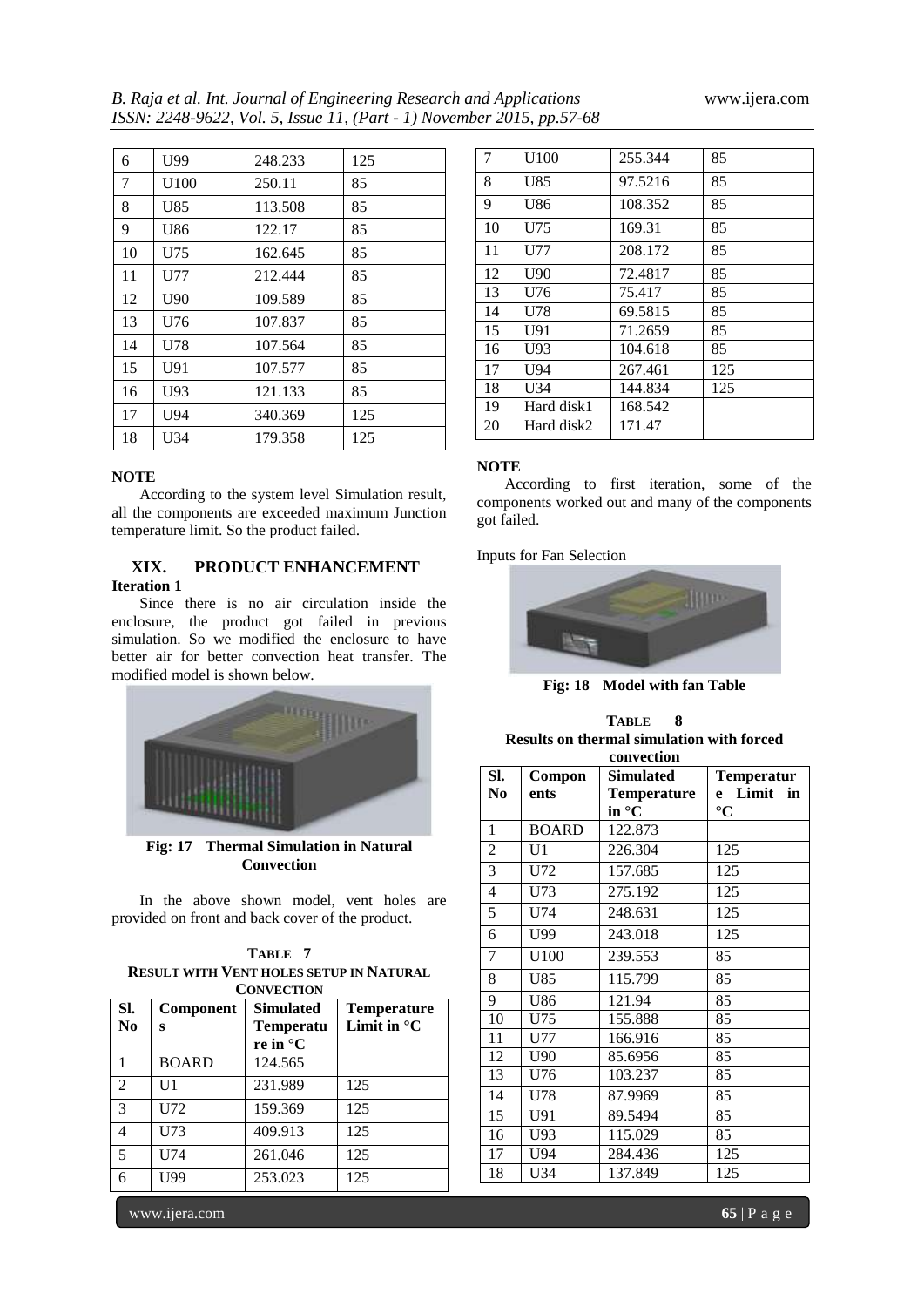

**Fig: 19 Contours forced convection simulation result**



**Fig: 20 Air flow**

### **NOTE**

According to the forced convection results, all the components failed.

#### **Iteration 2**

Since the area of contact is more inside the product, the sucked air is not passing through the components.

In this iteration we are planning to reduce the area of the enclosure near to the PCB, because the majority of air circulated above the PCB which was not required. So we decided to redirect the air flow towards the PCB by introducing a Baffle Plate and modifying the vent holes on top surface of the enclosure. The hard disk location also got changed due to space constrain to place the Baffle Plate. The modified product setup is shown below.

| plate<br><b>Simulated</b><br>SI.<br><b>Temperature</b><br>Componen |                  |                                        |                  |  |  |  |  |
|--------------------------------------------------------------------|------------------|----------------------------------------|------------------|--|--|--|--|
| N <sub>0</sub>                                                     | ts               | <b>Temperatu</b><br>re in $^{\circ}$ C | Limit in °C      |  |  |  |  |
| $\mathbf{1}$                                                       | <b>BOARD</b>     | 87.6197                                |                  |  |  |  |  |
| 2                                                                  | U1               | 161.578                                | 125              |  |  |  |  |
| 3                                                                  | U72              | 104.616                                | 125              |  |  |  |  |
| $\overline{4}$                                                     | U73              | 155.081                                | 125              |  |  |  |  |
| 5                                                                  | $\overline{U74}$ | 140.965                                | $\overline{125}$ |  |  |  |  |
| 6                                                                  | $\overline{U99}$ | 137.714                                | 125              |  |  |  |  |
| 7                                                                  | U100             | 140.712                                | 85               |  |  |  |  |
| 8                                                                  | <b>U85</b>       | 90.6301                                | 85               |  |  |  |  |
| 9                                                                  | U86              | 86.8725                                | 85               |  |  |  |  |
| 10                                                                 | $\overline{U75}$ | 93.5949                                | 85               |  |  |  |  |
| 11                                                                 | U77              | 93.2014                                | 85               |  |  |  |  |
| 12                                                                 | U90              | 87.0362                                | 85               |  |  |  |  |
| 13                                                                 | U76              | 92.7542                                | 85               |  |  |  |  |
| 14                                                                 | U78              | 81.1759                                | 85               |  |  |  |  |
| 15                                                                 | U91              | 78.7009                                | 85               |  |  |  |  |
| 16                                                                 | U93              | 85.2573                                | 85               |  |  |  |  |
| 17                                                                 | $\overline{U94}$ | 219.218                                | 125              |  |  |  |  |
| 18                                                                 | U34              | 97.7462                                | 125              |  |  |  |  |
| 19                                                                 | Hard disk1       | 30.506                                 |                  |  |  |  |  |
| 20                                                                 | Hard disk2       | 26.3746                                |                  |  |  |  |  |
|                                                                    |                  |                                        |                  |  |  |  |  |

**TABLE 9**



**Fig: 22 Simulation result for forced convection**





**Fig: 21 Baffle plate attached**

www.ijera.com **66** | P a g e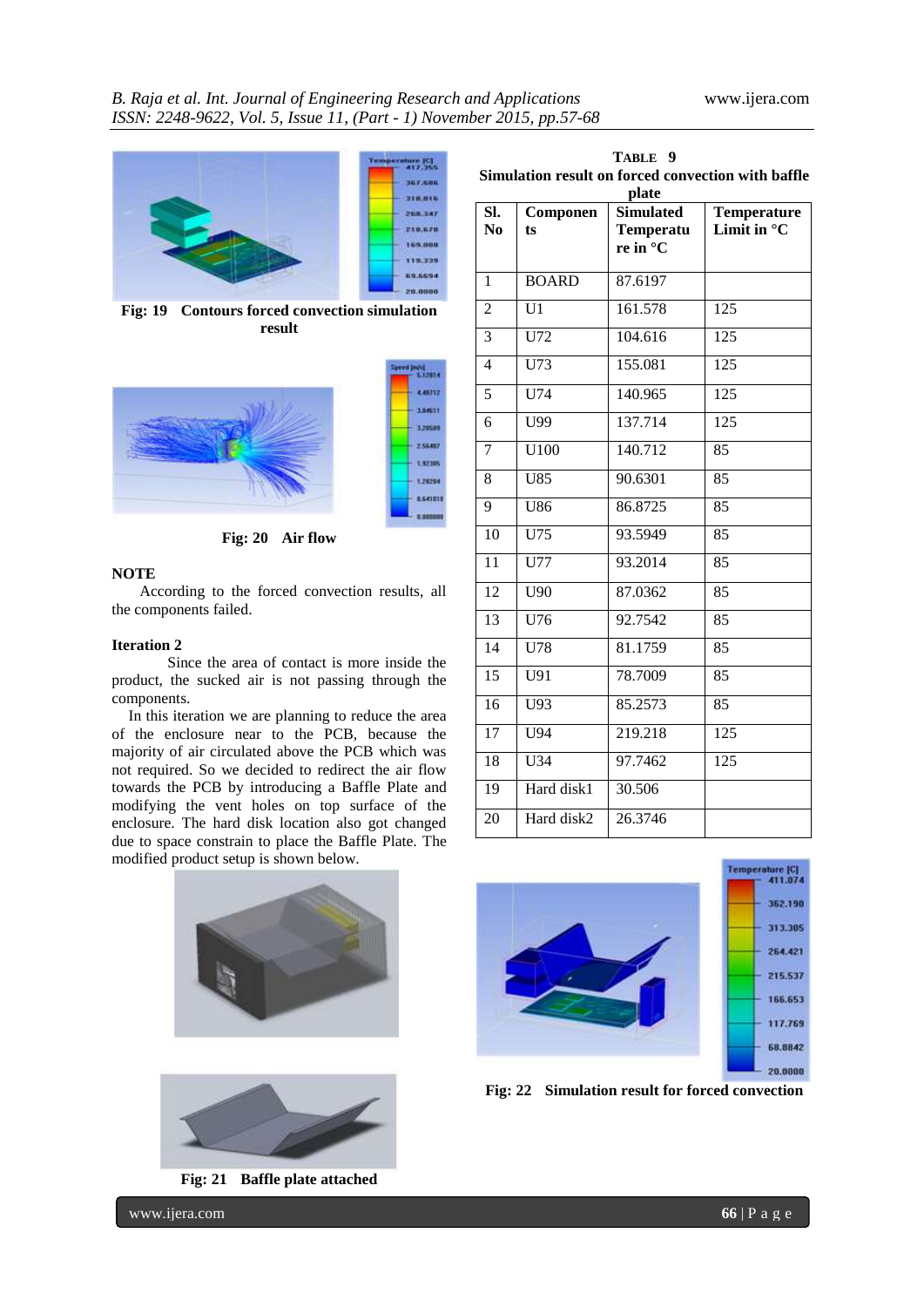

**Fig: 23 Air flow through exhaust fan**

### **NOTE**

According to Iteration 2 some of the components worked out and all other components are very close to maximum limits.

#### **Iteration 3**

In the previous iteration majority of the components were close to the pass region. Due to the high power dissipation components, the other components are in failure region. So heat sinks with fins are fixed to dissipate heat through conduction from hot components. The heat sink can be decided as per below process.

#### **Inputs for Heat Sink Selection**

- $\neg$  Power dissipation of the chip set / processor  $(P_{max})$
- $\lnot$  Maximum allowable junction temperature (T<sub>J</sub>) or Case Temperature
- $\lnot$  Thermal resistances, R<sub>JC</sub>, R<sub>CA</sub> and R<sub>JB</sub>
- $\lnot$  Local ambient Temperature (T<sub>A</sub>)
- $\lnot$  Form factor of the system
- $\lnot$  Space availability
- $\neg$  Flow availability
- $\neg$  Chip or processor mechanical requirements (weight and mounting arrangement)

### **Selection Procedure**

### **Calculation of Thermal Resistance:**

Thermal resistance of the heat sink (Heat sink to Ambient) will be calculated as follows

 $R_{SA}$  = ( $T_J$ **·** $T_A$ ) /  $P_{max}$ **·** $R_{JC}$  ·  $R_{TIM}$  (Here R<sub>TIM</sub>=Thermal Interface material resistance)

|                 |                   | TABLE 10                                                                               |                                      | 20 | Hard<br>disk2 | 180.79 | 21.1395                      |             |
|-----------------|-------------------|----------------------------------------------------------------------------------------|--------------------------------------|----|---------------|--------|------------------------------|-------------|
| SI.<br>$\bf No$ | <b>Components</b> | <b>SIMULATION RESULTS</b><br><b>Simulated</b><br><b>Temperature</b><br>in $\mathrm{C}$ | Temperature<br>Limit in $^{\circ}$ C |    |               |        |                              |             |
| l1              | <b>BOARD</b>      | 53.3359                                                                                |                                      |    |               |        |                              |             |
| $\overline{c}$  | U1                | 77.9133                                                                                | 125                                  |    |               |        |                              |             |
| β               | U72               | 78.1164                                                                                | 125                                  |    |               |        |                              |             |
| 4               | U73               | 112.373                                                                                | 125                                  |    | Fig: 24       |        | Air flow through Exhaust Fan |             |
| 5               | U74               | 71.8405                                                                                | 125                                  |    |               |        |                              |             |
| 6               | U99               | 68.2758                                                                                | 125                                  |    |               |        |                              |             |
|                 | www.ijera.com     |                                                                                        |                                      |    |               |        |                              | $67$   Page |

| 7  | U100            | 71.5518 | 85  |
|----|-----------------|---------|-----|
| 8  | U85             | 59.1115 | 85  |
| 9  | U86             | 56.9832 | 85  |
| 10 | U75             | 60.0849 | 85  |
| 11 | U77             | 59.5009 | 85  |
| 12 | U90             | 58.9298 | 85  |
| 13 | U76             | 59.843  | 85  |
| 14 | U78             | 54.5763 | 85  |
| 15 | U <sub>91</sub> | 51.8815 | 85  |
| 16 | U93             | 55.5079 | 85  |
| 17 | U <sub>94</sub> | 124.691 | 125 |
| 18 | U34             | 72.4292 | 125 |
| 19 | Hard disk1      | 22.4728 |     |
| 20 | Hard disk2      | 21.1395 |     |

**TABLE 11 COMPARISON BETWEEN PRE ENHANCEMENT AND POST ENHANCEMENT**

| SI.                     | Compo           | I OO L EIMIAINCEIMEIN L<br><b>Initial</b> | <b>Enhanced</b> | <b>Tempe</b>    |
|-------------------------|-----------------|-------------------------------------------|-----------------|-----------------|
| N                       | nents           | <b>Design</b>                             | <b>Design</b>   | rature          |
| $\mathbf{o}$            |                 | <b>Results</b>                            | <b>Results</b>  | Limit           |
|                         |                 | <b>Temperat</b>                           | <b>Temperat</b> | in $\mathrm{C}$ |
|                         |                 | ure in °C                                 | ure in °C       |                 |
| 1                       | <b>BOARD</b>    | 144.85                                    | 53.3359         |                 |
| $\overline{2}$          | U1              | 226.206                                   | 77.9133         | 125             |
| $\overline{\mathbf{3}}$ | U72             | 196.979                                   | 78.1164         | 125             |
| $\overline{4}$          | U73             | 469.124                                   | 112.373         | 125             |
| 5                       | U74             | 257.366                                   | 71.8405         | 125             |
| 6                       | U <sub>99</sub> | 248.233                                   | 68.2758         | 125             |
| $\overline{7}$          | U100            | 250.11                                    | 71.5518         | 85              |
| 8                       | U85             | 113.508                                   | 59.1115         | 85              |
| 9                       | U86             | 122.17                                    | 56.9832         | 85              |
| 10                      | U75             | 162.645                                   | 60.0849         | 85              |
| 11                      | U77             | 212.444                                   | 59.5009         | 85              |
| 12                      | U90             | 109.589                                   | 58.9298         | 85              |
| 13                      | U <sub>76</sub> | 107.837                                   | 59.843          | 85              |
| 14                      | U78             | 107.564                                   | 54.5763         | 85              |
| 15                      | U91             | 107.577                                   | 51.8815         | 85              |
| 16                      | U93             | 121.133                                   | 55.5079         | 85              |
| 17                      | U94             | 340.369                                   | 124.691         | 125             |
| 18                      | U34             | 179.358                                   | 72.4292         | 125             |
| 19                      | Hard            | 186.076                                   | 22.4728         |                 |
|                         | disk1           |                                           |                 |                 |
| 20                      | Hard            | 180.79                                    | 21.1395         |                 |
|                         | disk2           |                                           |                 |                 |



**Fig: 24 Air flow through Exhaust Fan**